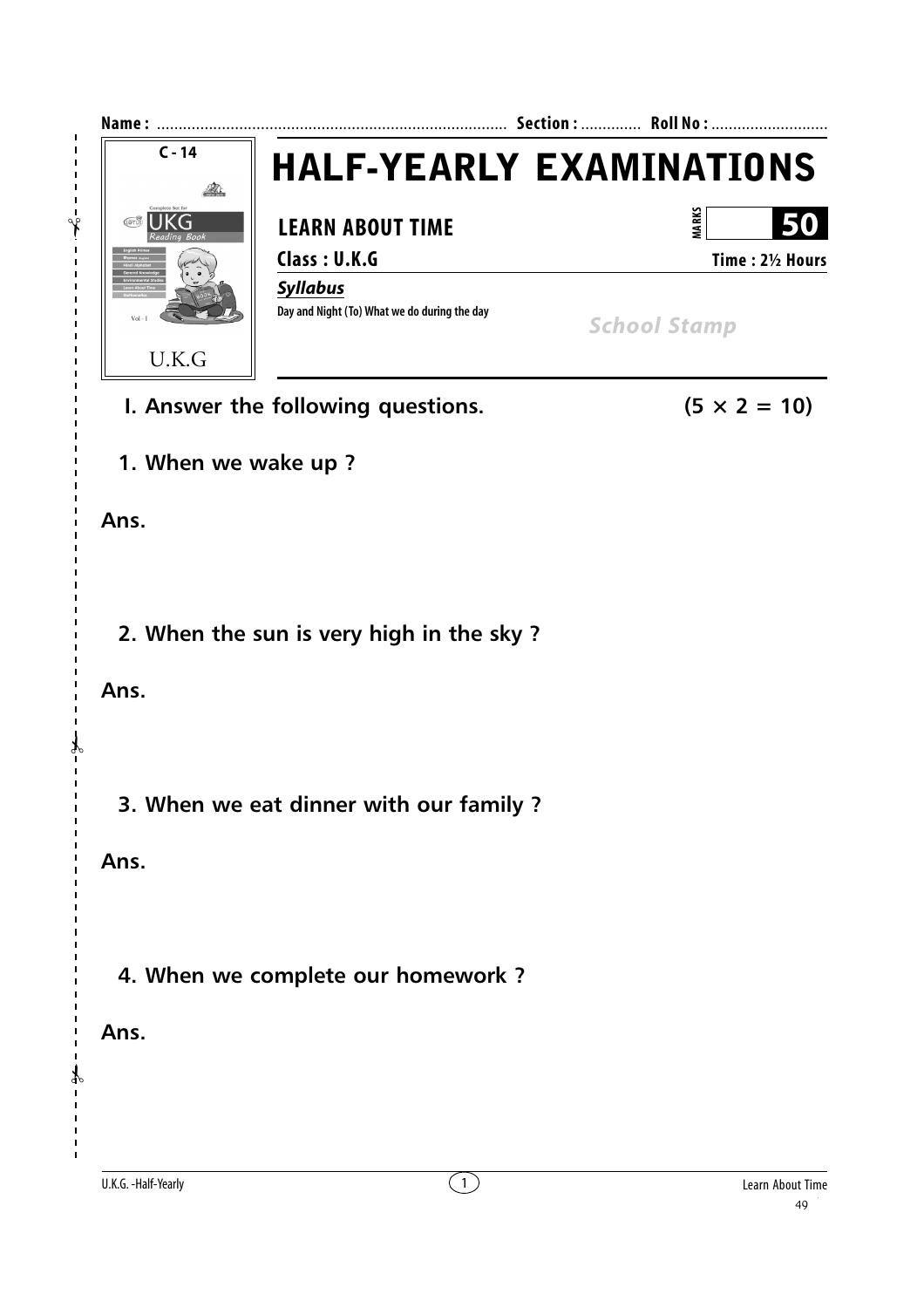5. When the moon and Stars come out? Ans.

| II. Write the missing letters.                      |                    | $(15 \times 1 = 15)$                                                             |
|-----------------------------------------------------|--------------------|----------------------------------------------------------------------------------|
| 1. b __ for $\_\_$                                  | 2. $ni_{n}h_{n}$   | 3. $s_{n}$ n                                                                     |
| 4. da $_k$                                          | 5. $f_{\rm{u}}$ ur | 6. $m_$ $o_$                                                                     |
| 7. $s$ $\overline{\phantom{0}}$ ar                  | 8. wa __ e         | $9.$ $\_$ cho $\_$ l                                                             |
| 10. co $_{\rm e}$ e 11. $_{\rm n}$ nc $_{\rm n}$    |                    | 12. $p_{\text{a}}$ ay                                                            |
| 13. di __ n __ r   14. d __ y                       |                    | 15. b d                                                                          |
| $(15 \times 1 = 15)$<br>III. Write mis-spelt words. |                    |                                                                                  |
|                                                     |                    | 1. vEeinng ___________ 2. IPay ________________ 3. Firensd _____________________ |
|                                                     |                    |                                                                                  |
|                                                     |                    |                                                                                  |
|                                                     |                    | 10. oMon __________ 11. Vrey _____________ 12. Prat ____________________________ |
| 13. Beocem __________                               |                    | 14. Hwo _______________                                                          |
| 15. Stes                                            |                    |                                                                                  |
|                                                     |                    |                                                                                  |